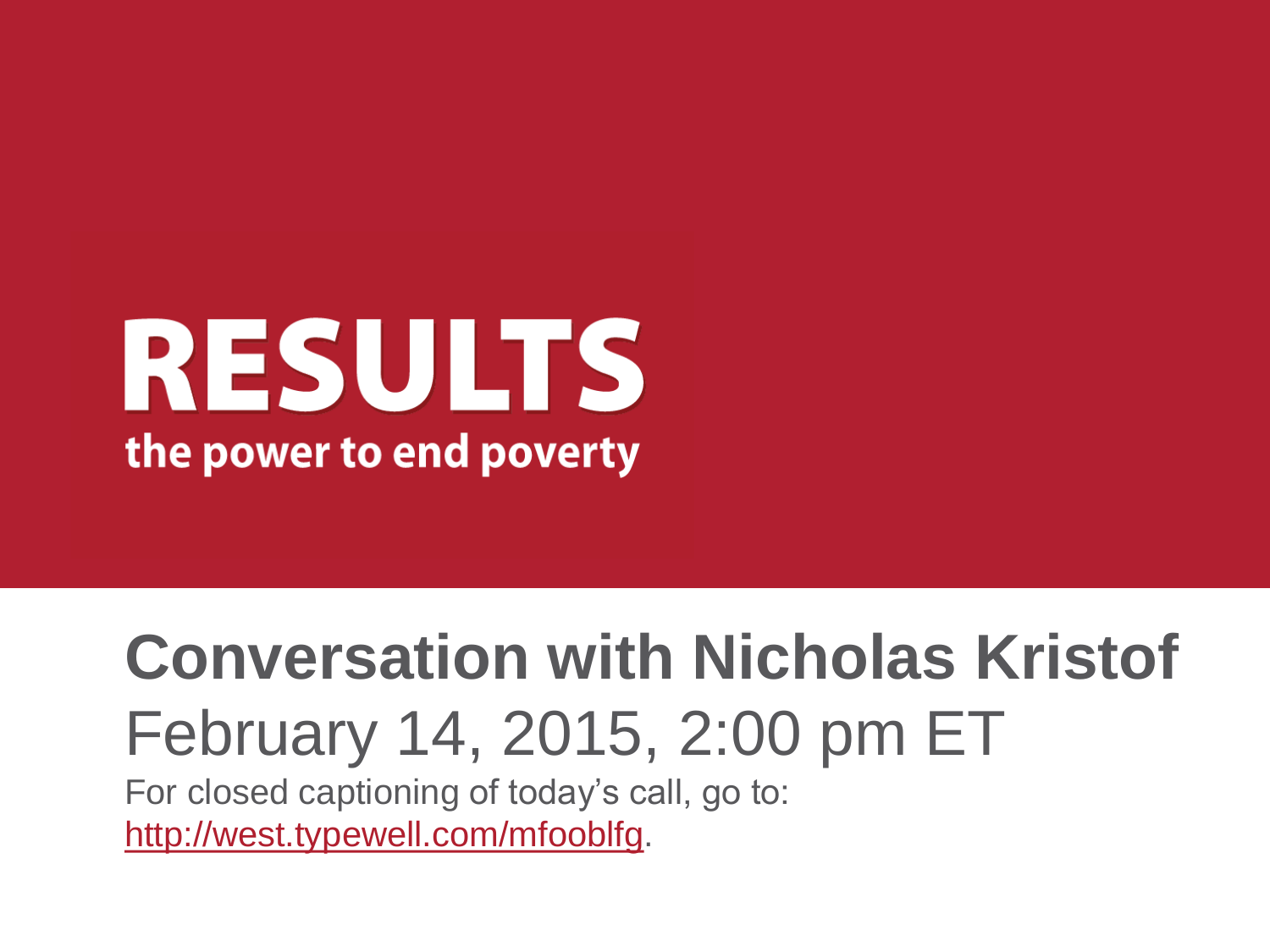### **Welcome from RESULTS Executive Director Dr. Joanne Carter**

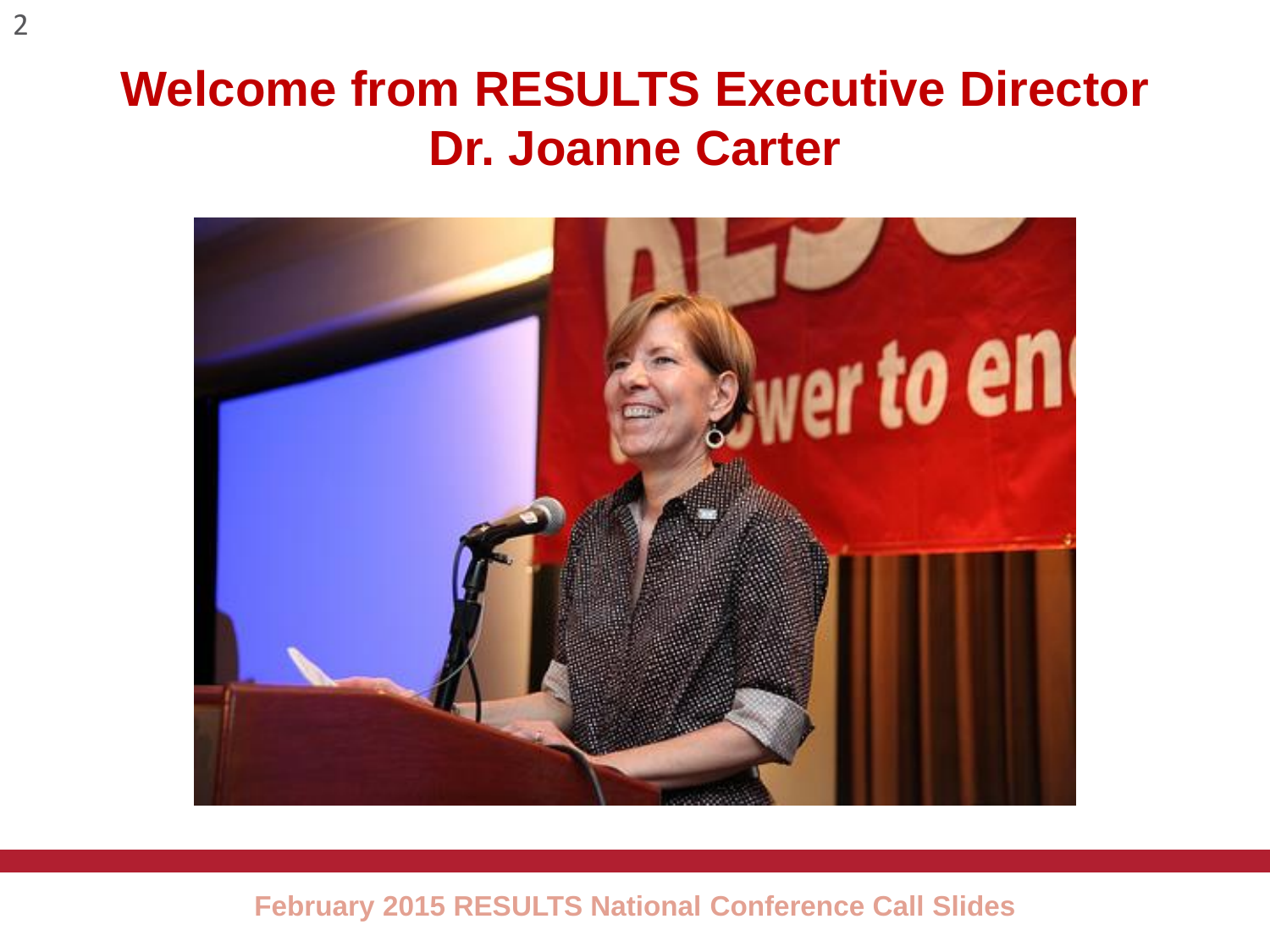## **Guest Speaker – Nicholas Kristof**

- Op-ed columnist with the *New York Times* since 2001
- Previously worked as a *Times* correspondent in Los Angeles, Hong Kong, Beijing, and Tokyo
- Two-time winner of the Pulitzer Prize
	- 1990: Coverage of China's Tiananmen Square democracy movement (shared with his wife Sheryl WuDunn)
	- 2006: Coverage of genocide in Darfur
- Has traveled to over 140 countries
- Has written about global health, poverty, early childhood education, and numerous other issues
- Has written four books with his wife, including *[Half](http://www.halftheskymovement.org/)  [the Sky](http://www.halftheskymovement.org/)* (2009) and *[A Path Appears](http://apathappears.org/)* (2014)
- Graduate of Harvard and Oxford, Rhodes Scholar

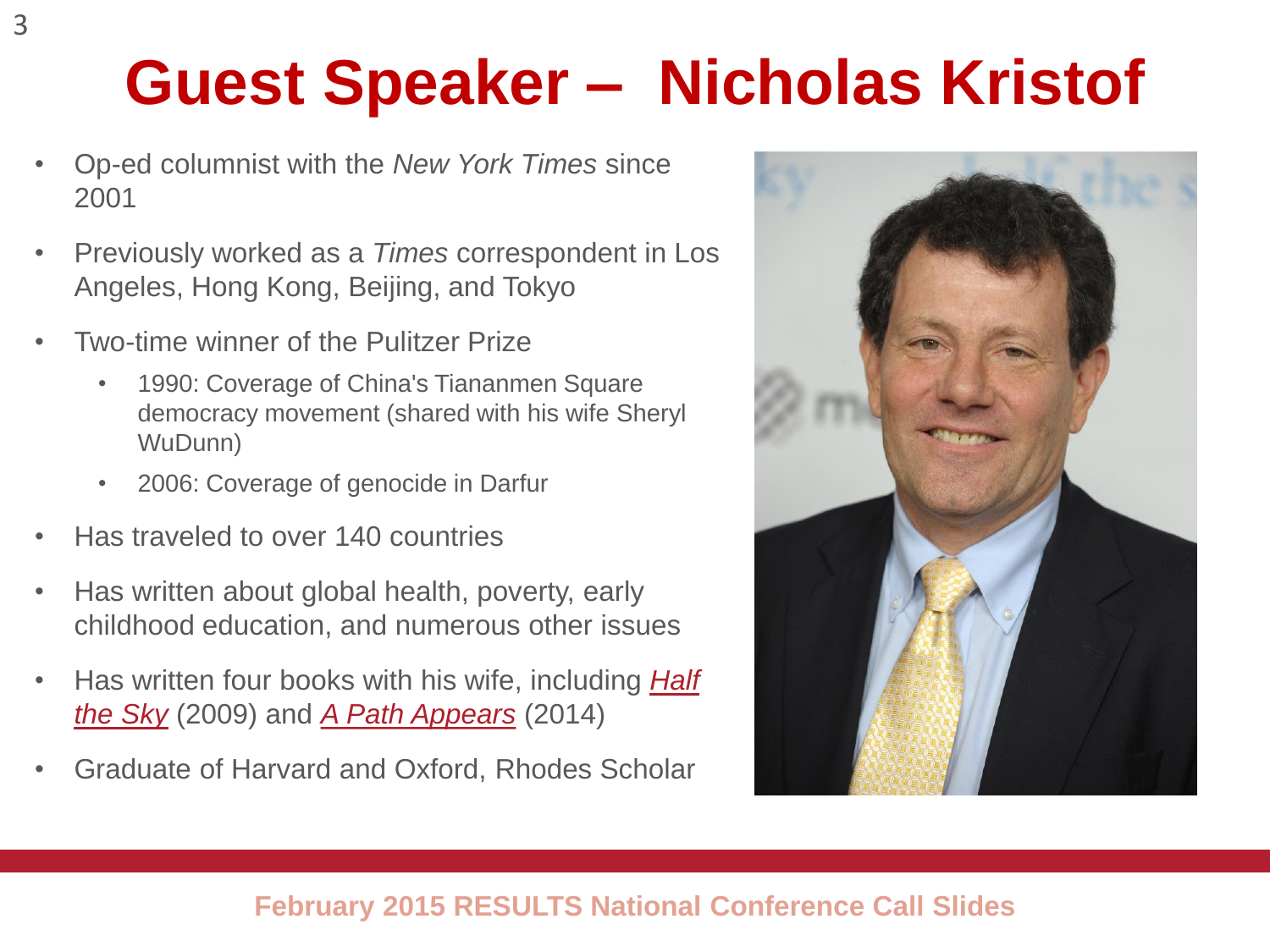### **Global Poverty Campaigns Update** Director of Global Grassroots Advocacy Ken Patterson

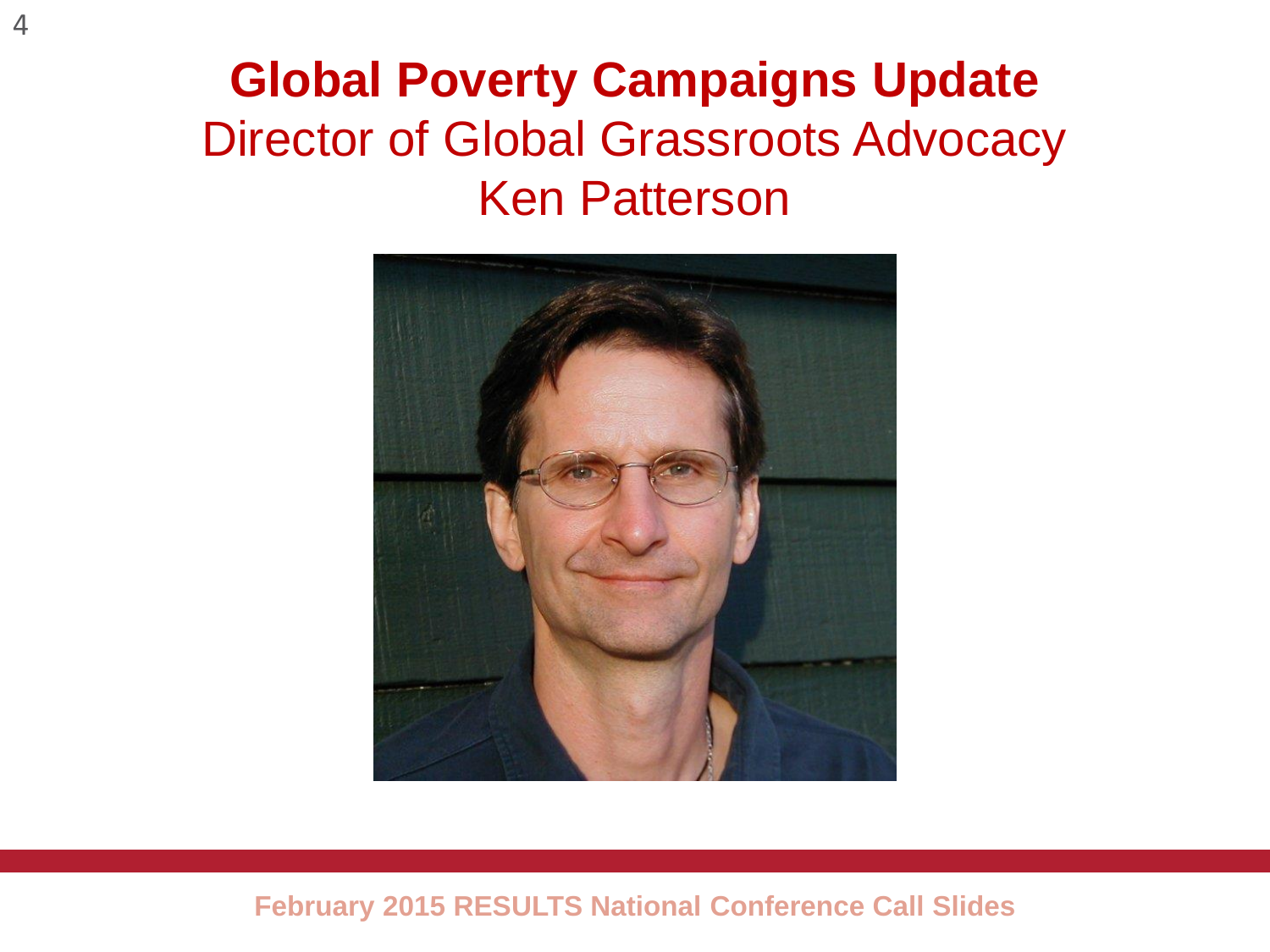Our 2015 goals:

- Through appropriations, ensure the U.S. keeps its promises on child survival (vaccines, nutrition, maternal & child health); the Global Fund to Fight AIDS, TB, Malaria; and Global Partnership for Education.
- Enshrine advances made in Maternal, Newborn & Child Health & Nutrition (MNCH) into law.
- Introduce and create political will around new, robust Education for All legislation.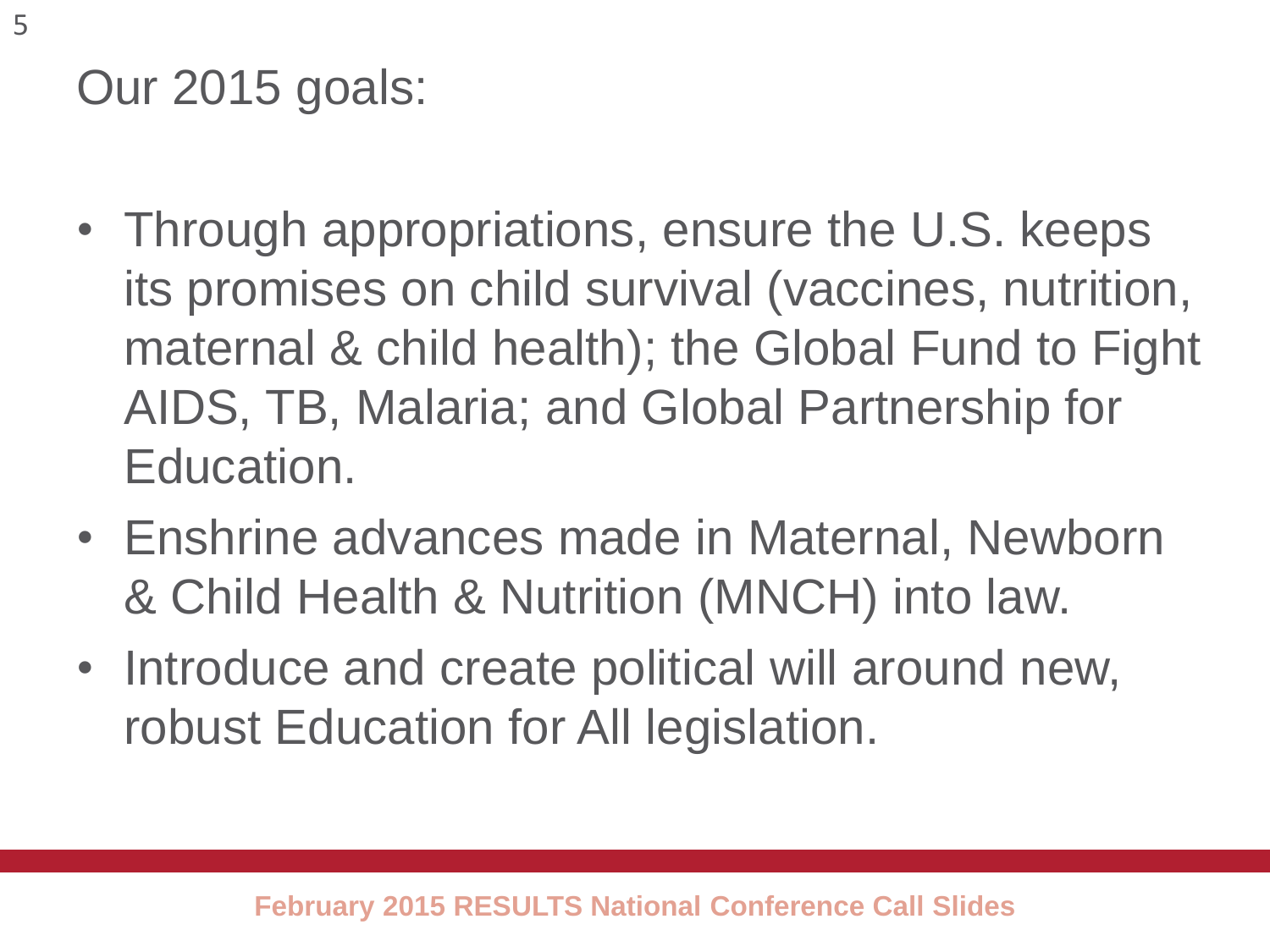## Top Global Activities Right Now

- Welcoming new people into groups
- Booking face-to-face meetings with representatives & senators
- [Making Appropriations requests](http://www.results.org/issues/appropriations) of representatives and senators (take action in your rooms today)
- [Group Planning](http://www.results.org/skills_center/group_resources_and_admin/) (forms due 2/15)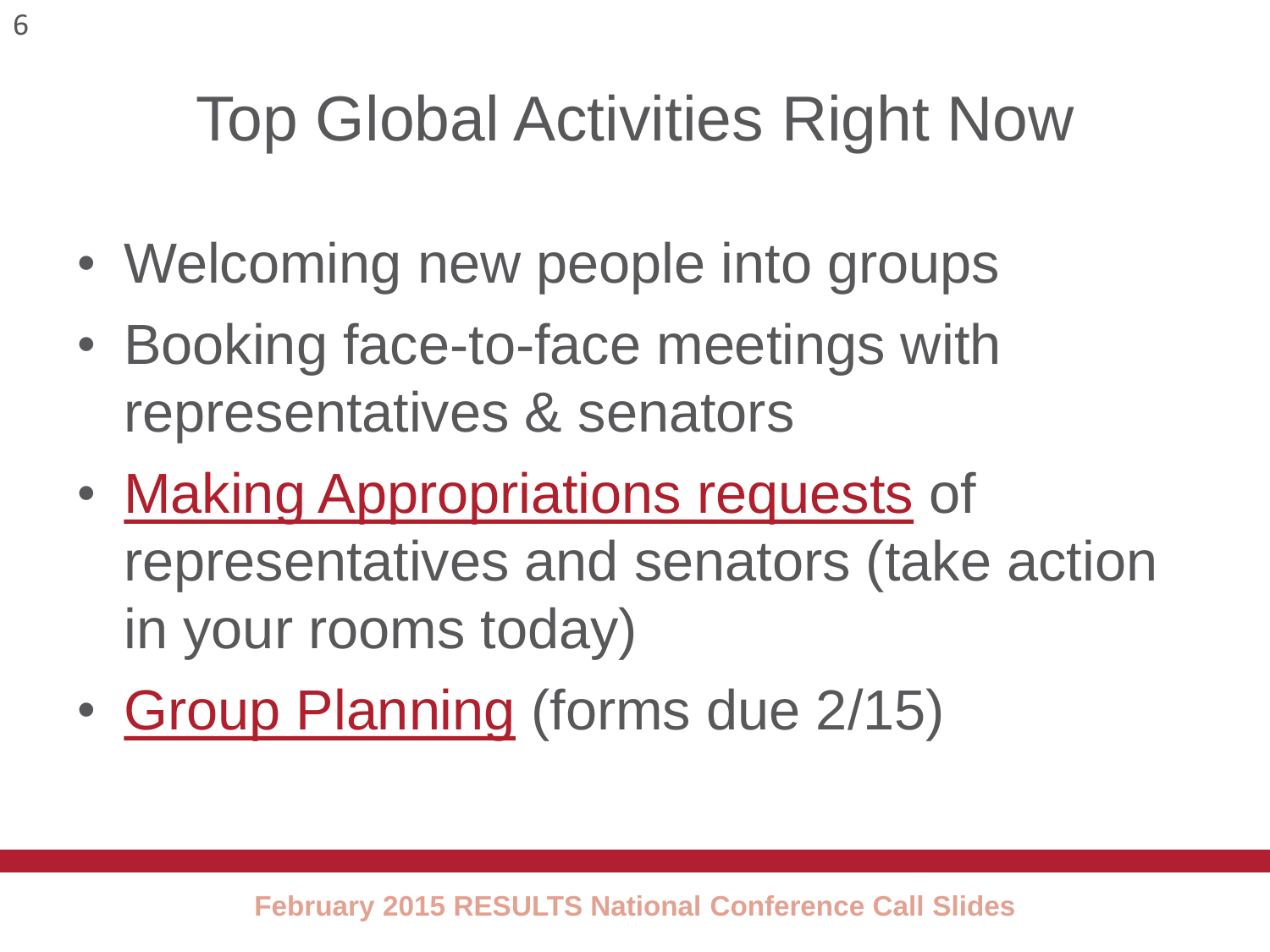## Looking Ahead to March

• Appropriations (continued)

7

- Face-to-face meetings (continued)
- Initiate media work on maternal & child health
- Prepare for \$2 Dollar Challenge outreach experience during the week of April 6th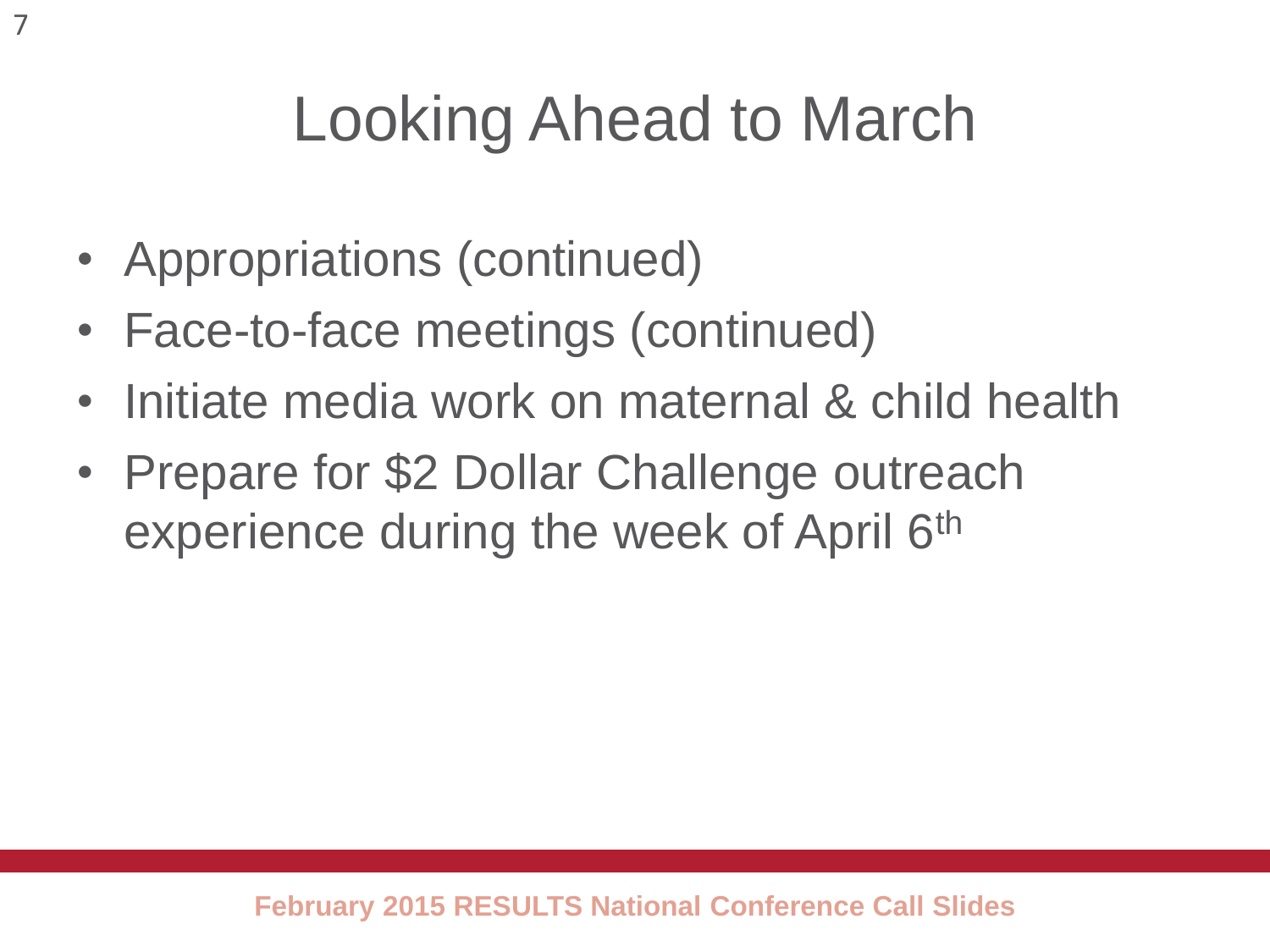### **U.S. Poverty Campaigns Update** Director of U.S. Poverty Campaigns Meredith Dodson



(with husband Chris, son Sean, and daughter Iris)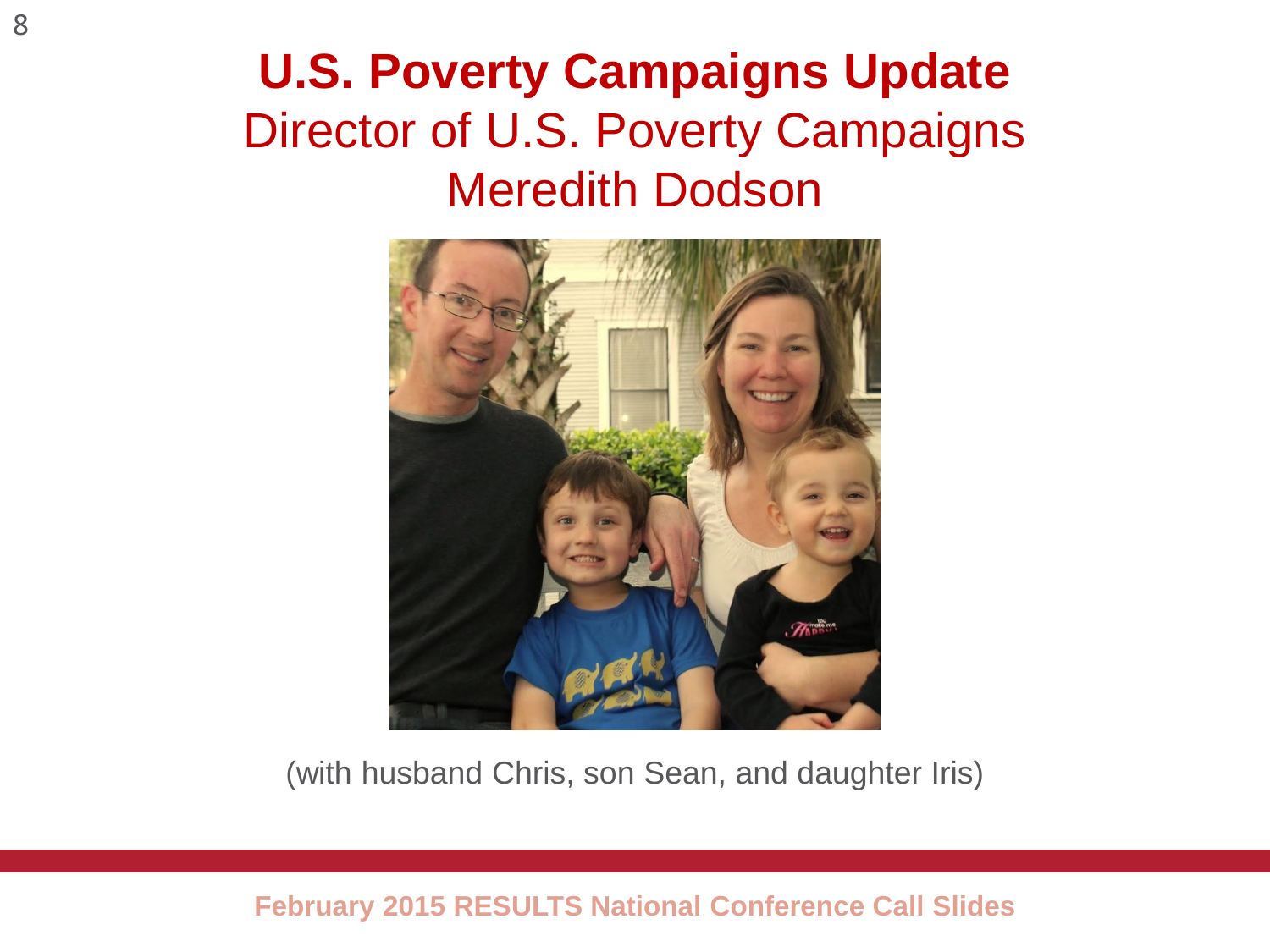#### **Reminder: Tax and Nutrition Programs Make a Difference**

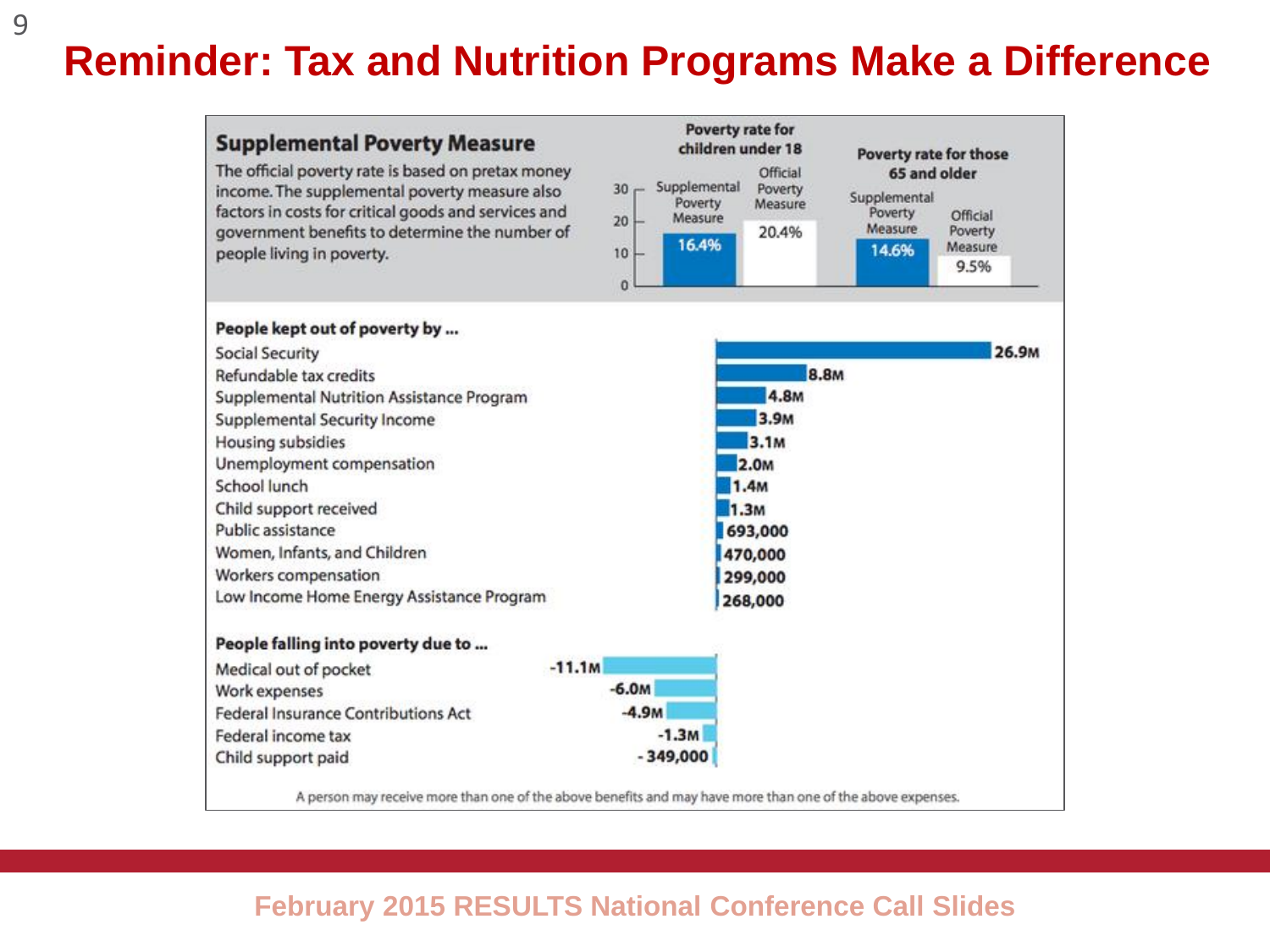### **Huge Threat Looming to SNAP (Formerly Food Stamps)**

In 2013, **more than 1 in 5 children in the U.S. were at risk of going to bed hungry every night** (21 percent). Studies show that children who are regularly hungry struggle in school and suffer from weakened immune systems, slowed and abnormal growth, and anemia.

Budget negotiations, and particularly a process called "Budget Reconciliation", could mean huge threats to the [Supplemental Nutrition Assistance](http://www.results.org/issues/us_poverty_campaigns/health_care_for_all/supplemental_nutrition_assistance_program/)  [Program](http://www.results.org/issues/us_poverty_campaigns/health_care_for_all/supplemental_nutrition_assistance_program/) (SNAP, formerly food stamps).

TAKE ACTION: Use the **RESULTS Action Sheet** to send letters to Congress, urging them to protect SNAP in budget negotiations: [http://tinyurl.com/protectSNAP.](http://tinyurl.com/protectSNAP) Or, [send an email](http://capwiz.com/results/issues/alert/?alertid=62580726) through our online action center:<http://tinyurl.com/onlineSNAP>.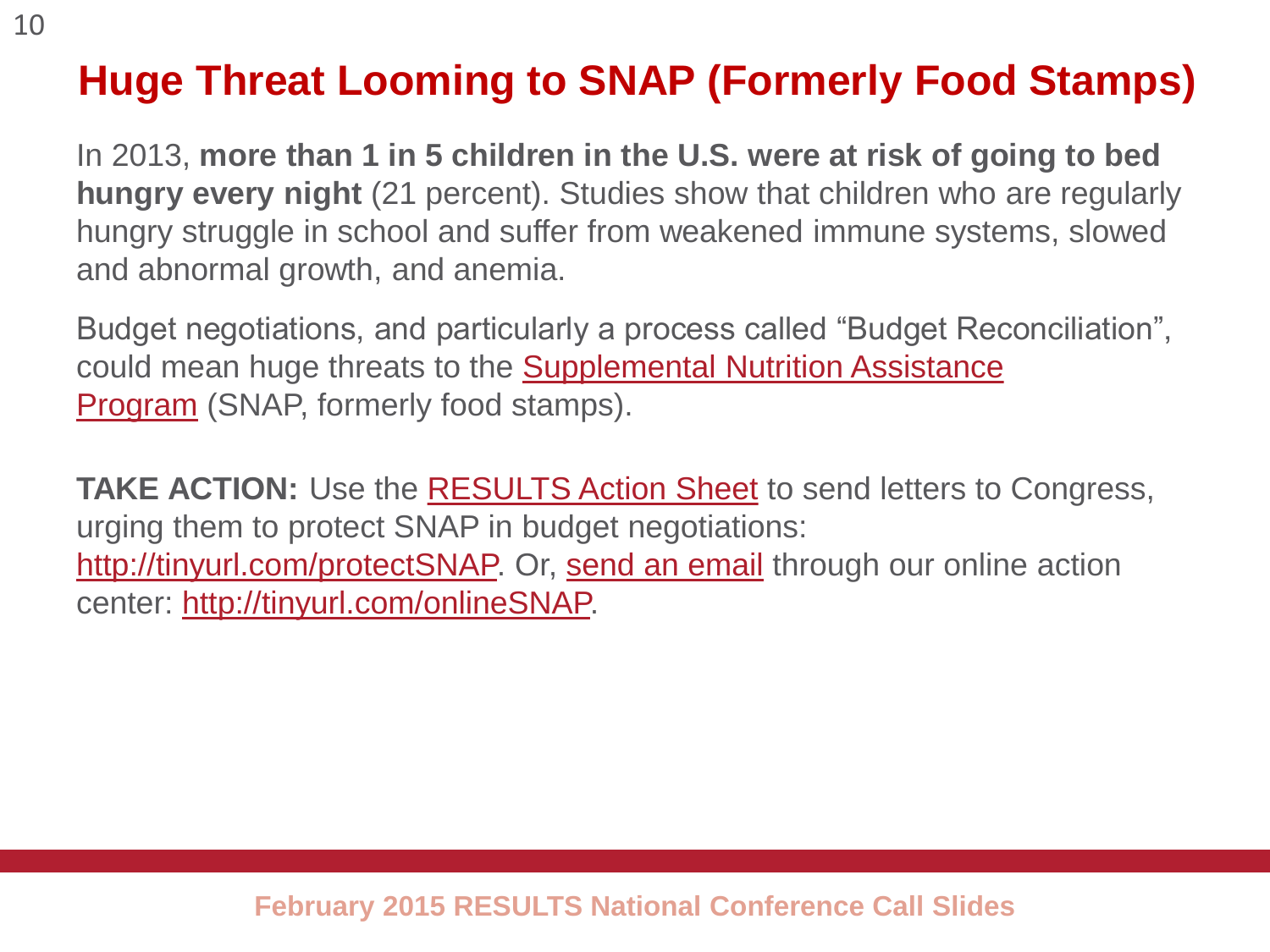#### **Key Strategy: Meet Face-to-Face with Congress**

97 percent of congressional staff say that in-person issues visits from Constituents influence policymakers ([Congressional](http://www.congressfoundation.org/storage/documents/CMF_Pubs/cwc-perceptions-of-citizen-advocacy.pdf)  [Management Foundation\)](http://www.congressfoundation.org/storage/documents/CMF_Pubs/cwc-perceptions-of-citizen-advocacy.pdf)

**Submit and follow up on your face-to-face meeting requests. Be sure to ask about town halls too!**

See the **[January Action](http://www.results.org/take_action/january_2015_u.s._poverty_action/)** for more steps to secure a meeting.

If your Member/Senator has not already arrived at a firm decision on an issue, how much influence might the following advocacy strategies directed to the Washington office have on his/her decision?\*

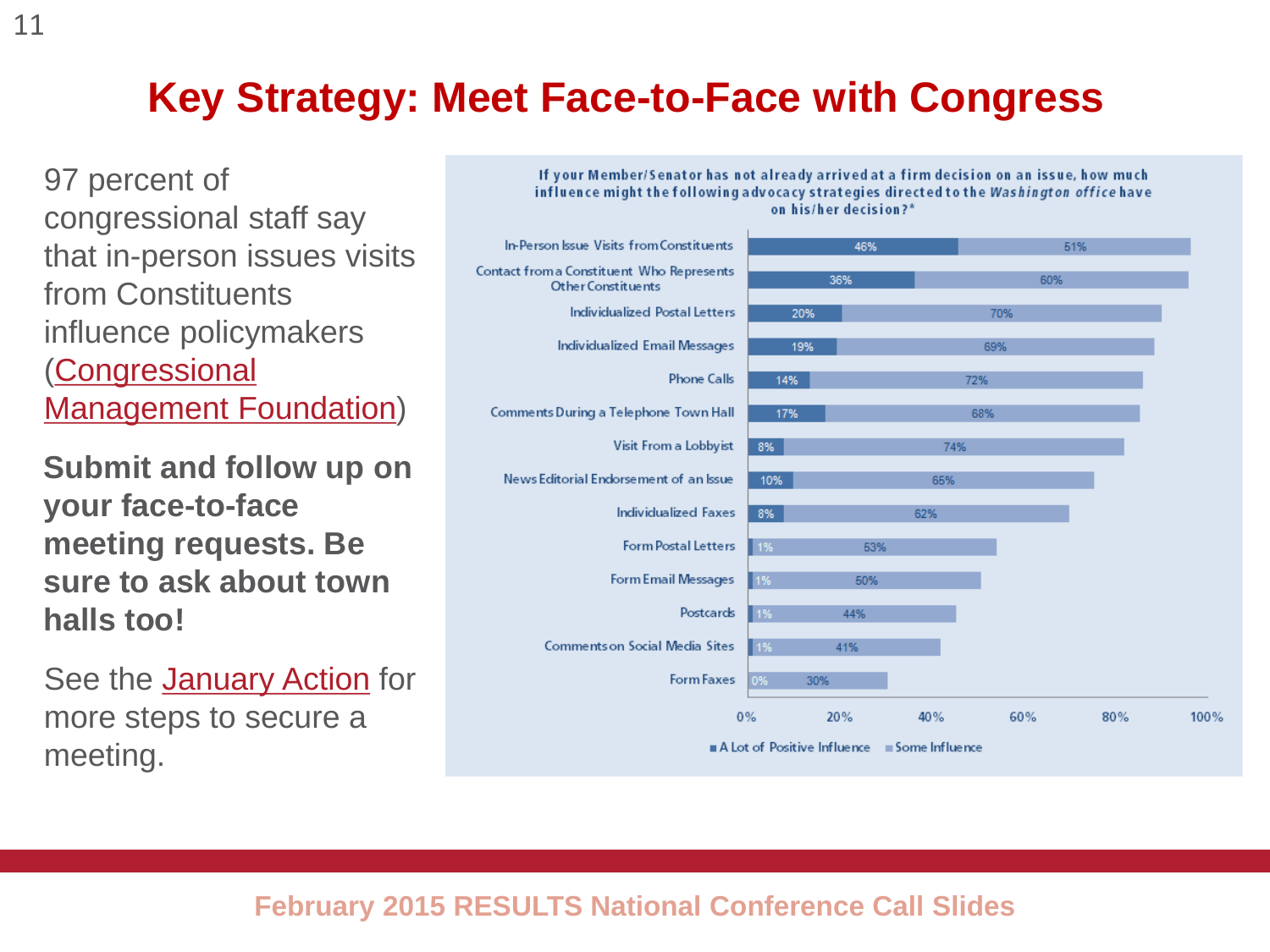# **Upcoming Opportunities for All**

- **Congressional Recesses:** House: February 14-23, March 6-15, March 28-April 12; Senate: February 14-22, March 28-April 12. [Request face-to-face meetings](http://www.results.org/skills_center/milestone_12/)**.**
- **Advocacy 101: How to Have an Effective District Lobby Meeting**, 9 pm ET on Feb. 17 and 1 pm ET on Feb. 18. To join online meeting:<http://fuze.me/27334614>. To join by phone: Dial phone number (201) 479-4595 and enter meeting ID 27334614 when prompted.
- **RESULTS Introductory Call**, 9 pm ET on Feb. 18th. [Click to RSVP](http://www.results.org/take_action/become_a_results_activist/#Introductory Call)  [for the call](http://www.results.org/take_action/become_a_results_activist/#Introductory Call).
- **RESULTS International Conference**, July 18-21. [Registration is](http://www.cvent.com/events/results-2015-international-conference/event-summary-6e6e2b145a02421a805078305ffdcb1f.aspx?i=56691988)  [open!](http://www.cvent.com/events/results-2015-international-conference/event-summary-6e6e2b145a02421a805078305ffdcb1f.aspx?i=56691988)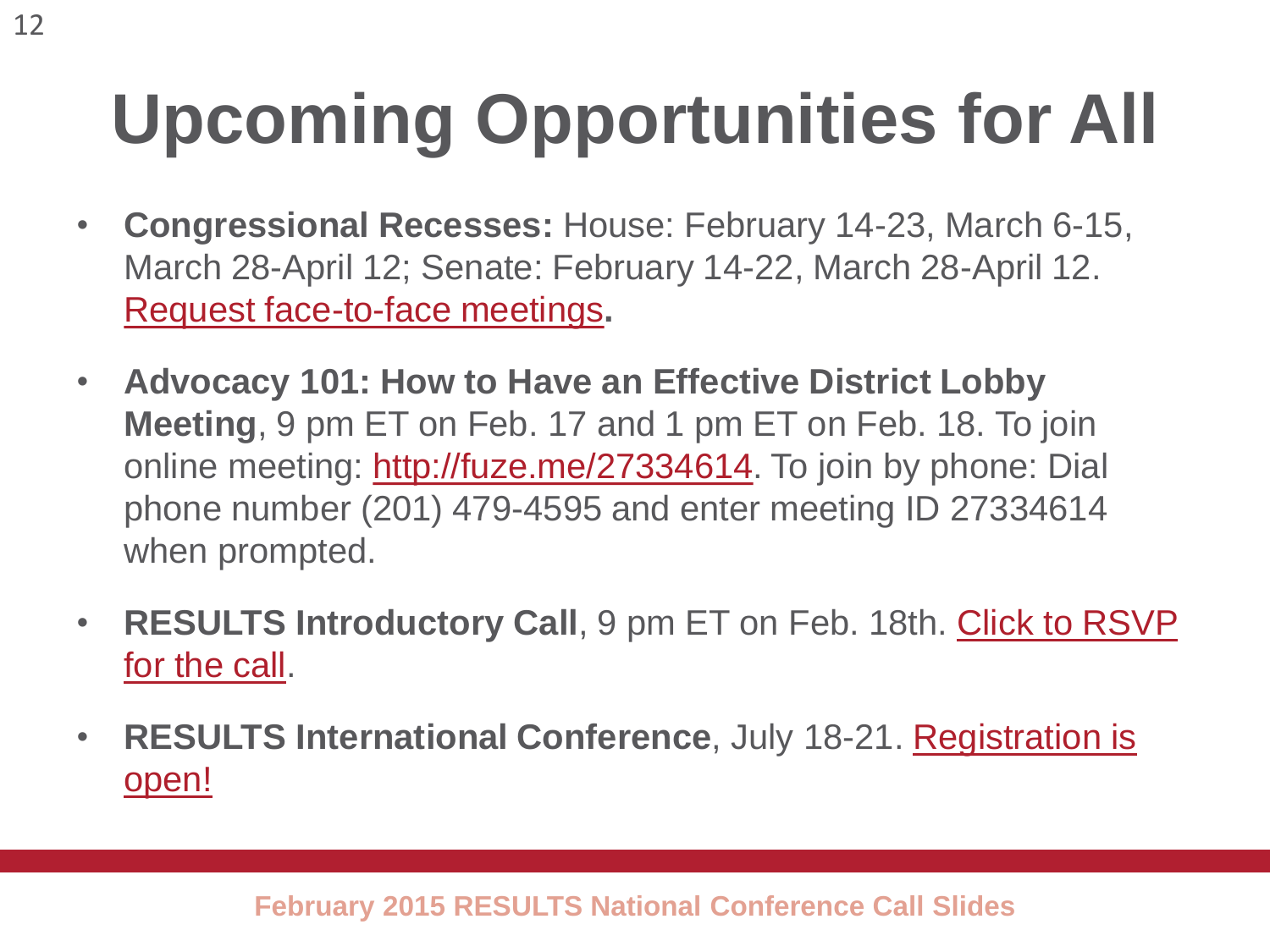#### **We Invite You to Join RESULTS!** PaHoua Vang RESULTS REAL Change Fellow St. Paul, MN